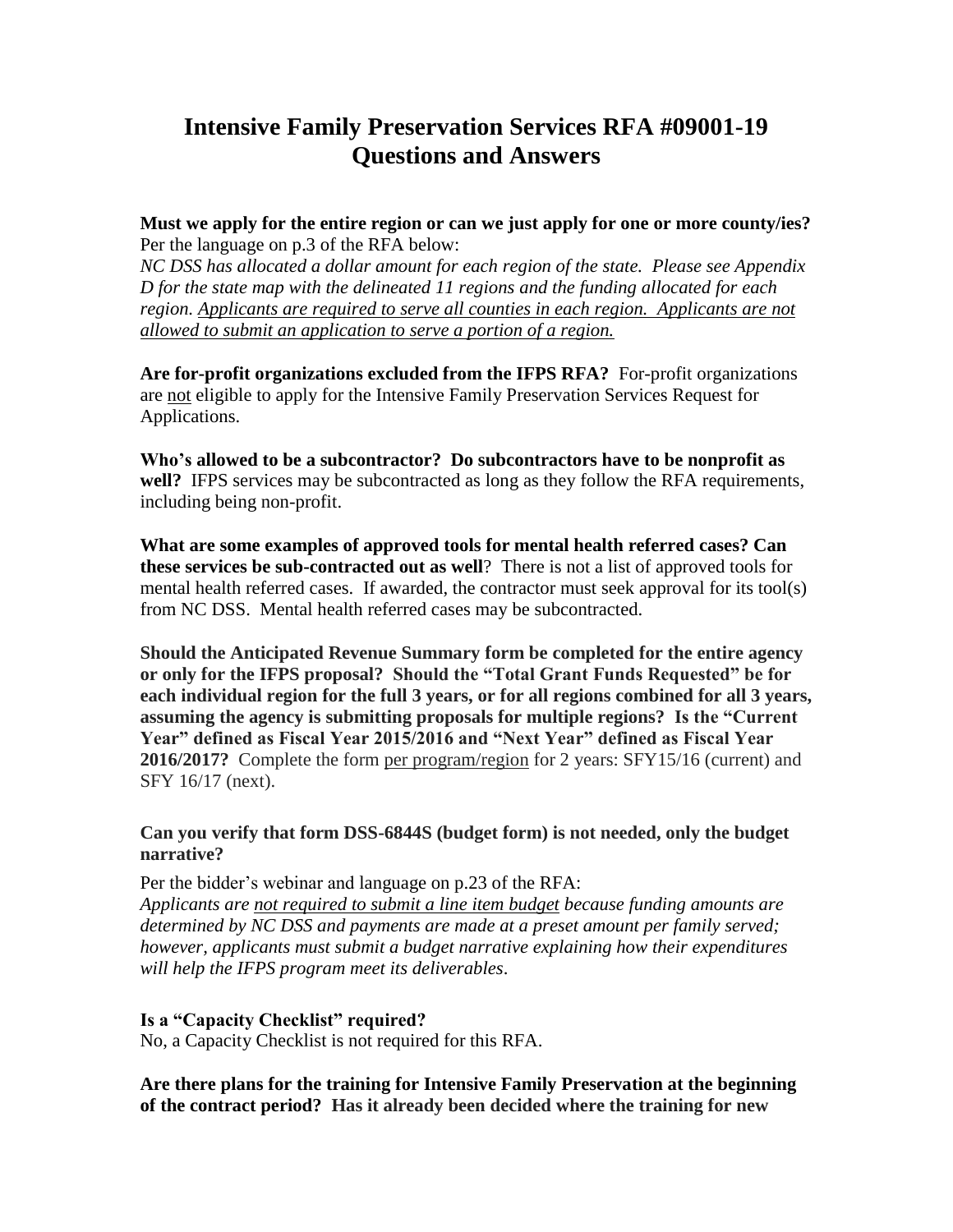**IFPS staff will be held, and if there will be more than one offered?** The training staff are aware of the need to provide an IFPS training as early as possible in SFY16/17. The exact location and date of the training will be determined once the awards have been announced to accommodate new contractors if needed. There are usually 4 trainings per year.

**What is the expectation related to "equal access" for counties for referring to the service? Is this on a first come, first serve basis, or is it the total number of cases to be served, divided into the counties with each having a % of cases that can be served?** There is not a formula relating to "equal access", although contractors are required to market their services to all counties in their region and to make an effort to ensure services are provided as equitably as possible.

## **Can we submit MOAs that were on the old format?**

Per the language on p.19 of the RFA: *Applicants must use the MOA form in Appendix F.*

**Are faxed and/or scanned version of the required MOAs acceptable for proposal submission?** Since the RFA does not specify that MOAs be originals, applicants may acquire them via fax, email, etc.

### **We have received responses from county DSSs stating they will not sign an MOA for any provider for this RFA as they do not endorse one provider over another. How will this affect our proposal?**

The instructions on the MOA form state, *"The County DSS may complete memorandums of agreement (MOA) with more than one applicant, and it may also decline to complete a MOA with a particular applicant if it chooses. Applicants are expected to include MOAs in their application. If MOAs are missing, application reviewers will deduct point(s) from the scoring sheets that help determine which agency receives the award."*

Also, in the text of the form, it states, "*County Department of Social Services (County DSS) agrees to support the applicant, (insert name of agency), in the provision of Intensive Family Preservation Services per the Request for Applications (RFA) #09001- 19 from the North Carolina Division of Social Services … The County DSS agrees to provide referrals and collaborate with the applicant in the event that the applicant receives the award to serve this county."* 

It is the responsibility of the applicant to provide any information that the counties need/want in order to feel comfortable completing the MOA. If an applicant is missing MOAs from counties in their proposed region, the applicant will lose points according to the formula on the Reviewer Scoring Sheet.

**A team consists of 1 supervisor to 4 workers. Considering regions cover multiple counties, how many teams allowed under each region?** This question draws attention to an error in the RFA. Page 11 states a requirement of 4 workers per 1 supervisor, but